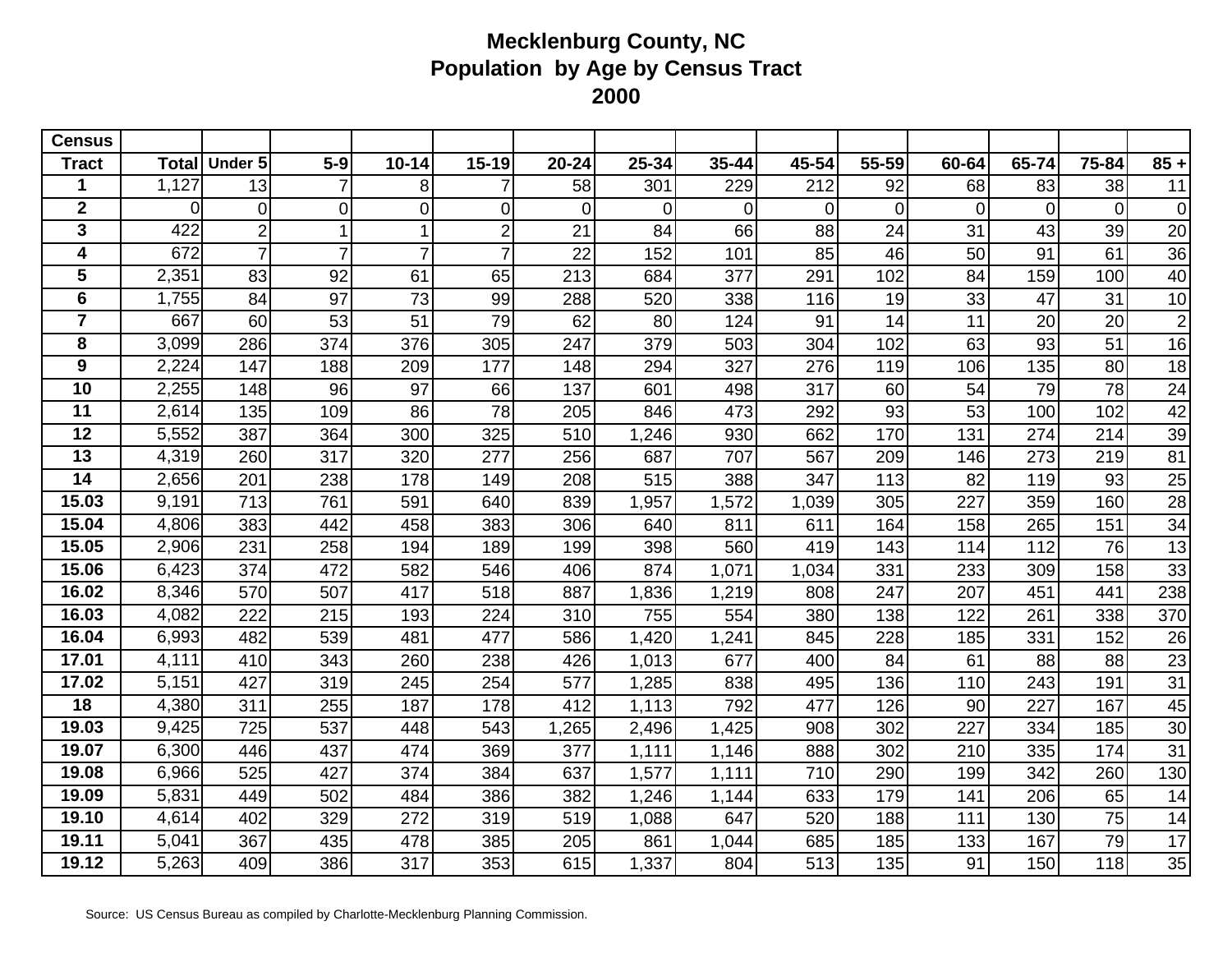| <b>Census</b>   |              |                |       |           |           |                 |       |       |       |       |       |       |       |        |
|-----------------|--------------|----------------|-------|-----------|-----------|-----------------|-------|-------|-------|-------|-------|-------|-------|--------|
| <b>Tract</b>    | <b>Total</b> | <b>Under 5</b> | $5-9$ | $10 - 14$ | $15 - 19$ | $20 - 24$       | 25-34 | 35-44 | 45-54 | 55-59 | 60-64 | 65-74 | 75-84 | $85 +$ |
| 19.13           | 7,315        | 597            | 599   | 574       | 412       | 461             | 1,582 | 1,430 | 921   | 231   | 154   | 226   | 109   | 19     |
| 20.02           | 5,727        | 329            | 295   | 278       | 190       | 203             | 872   | 876   | 827   | 344   | 269   | 538   | 531   | 175    |
| 20.03           | 6,030        | 377            | 427   | 483       | 326       | 200             | 730   | 970   | 949   | 408   | 297   | 542   | 269   | 52     |
| 20.04           | 4,826        | 292            | 328   | 282       | 228       | 350             | 825   | 766   | 649   | 230   | 200   | 389   | 243   | 44     |
| 21              | 2,441        | 152            | 111   | 81        | 93        | 191             | 603   | 418   | 260   | 79    | 60    | 140   | 144   | 109    |
| 22              | 3,772        | 265            | 195   | 166       | 102       | 209             | 832   | 631   | 470   | 150   | 124   | 271   | 265   | 92     |
| 23              | 3,191        | 388            | 367   | 271       | 227       | 292             | 565   | 442   | 284   | 89    | 64    | 115   | 63    | 24     |
| 24              | 2,438        | 105            | 73    | 51        | 43        | 227             | 903   | 393   | 278   | 63    | 44    | 86    | 109   | 63     |
| $\overline{25}$ | 1,523        | 70             | 51    | 40        | 144       | 140             | 446   | 255   | 179   | 45    | 32    | 50    | 45    | 26     |
| 26              | 922          | 53             | 47    | 62        | 45        | $\overline{77}$ | 206   | 157   | 109   | 41    | 20    | 50    | 32    | 23     |
| 27              | 6,866        | 385            | 376   | 280       | 371       | 433             | ,240  | 1,125 | 966   | 342   | 256   | 472   | 462   | 158    |
| $\overline{28}$ | 3,403        | 287            | 254   | 233       | 156       | $\overline{70}$ | 327   | 558   | 586   | 227   | 178   | 283   | 179   | 65     |
| 29.01           | 6,251        | 359            | 339   | 305       | 255       | 305             | 1,108 | 1,005 | 982   | 341   | 229   | 459   | 453   | 111    |
| 29.03           | 3,919        | 182            | 256   | 261       | 194       | 255             | 689   | 596   | 639   | 231   | 167   | 269   | 162   | 18     |
| 29.04           | 5,766        | 272            | 337   | 373       | 281       | 256             | 719   | 834   | 924   | 459   | 268   | 385   | 392   | 266    |
| 30.06           | 4,106        | 211            | 285   | 288       | 186       | 170             | 587   | 730   | 690   | 262   | 203   | 313   | 156   | 25     |
| 30.07           | 6,776        | 405            | 583   | 567       | 448       | 153             | 447   | 1,184 | 1,355 | 492   | 341   | 492   | 210   | 99     |
| 30.08           | 5,688        | 300            | 324   | 375       | 331       | 342             | 940   | 915   | 859   | 315   | 209   | 383   | 265   | 130    |
| 30.11           | 5,422        | 264            | 264   | 283       | 202       | 196             | 694   | 754   | 747   | 318   | 261   | 591   | 606   | 242    |
| 30.12           | 3,913        | 324            | 302   | 274       | 196       | 179             | 658   | 761   | 537   | 147   | 90    | 112   | 168   | 165    |
| 30.13           | 4,223        | 281            | 326   | 296       | 237       | 178             | 597   | 775   | 666   | 243   | 211   | 283   | 112   | 18     |
| 30.14           | 4,973        | 395            | 446   | 410       | 272       | 135             | 540   | 975   | 874   | 285   | 179   | 256   | 172   | 34     |
| 30.15           | 4,494        | 392            | 373   | 330       | 253       | 101             | 540   | 856   | 890   | 294   | 151   | 217   | 82    | 15     |
| 30.16           | 3,859        | 336            | 286   | 279       | 235       | 204             | 874   | 788   | 581   | 127   | 61    | 56    | 26    | 6      |
| 31.02           | 4,014        | 246            | 183   | 195       | 171       | 326             | 861   | 657   | 417   | 164   | 147   | 337   | 225   | 85     |
| 31.03           | 4,564        | 234            | 250   | 216       | 220       | 292             | 940   | 813   | 548   | 177   | 179   | 338   | 299   | 58     |
| 31.05           | 3,805        | 201            | 200   | 192       | 189       | 99              | 533   | 670   | 642   | 263   | 205   | 393   | 182   | 36     |
| 31.06           | 2,745        | 198            | 182   | 180       | 177       | 234             | 548   | 487   | 319   | 93    | 80    | 172   | 66    | 9      |
| 31.07           | 6,662        | 420            | 339   | 300       | 331       | 918             | 2,293 | 1,001 | 549   | 172   | 112   | 147   | 68    | 12     |
| 32.01           | 2,947        | 219            | 172   | 136       | 160       | 267             | 637   | 459   | 315   | 130   | 97    | 193   | 140   | 22     |
| 32.02           | 5,701        | 215            | 205   | 165       | 147       | 451             | 1,595 | 933   | 711   | 252   | 169   | 302   | 391   | 165    |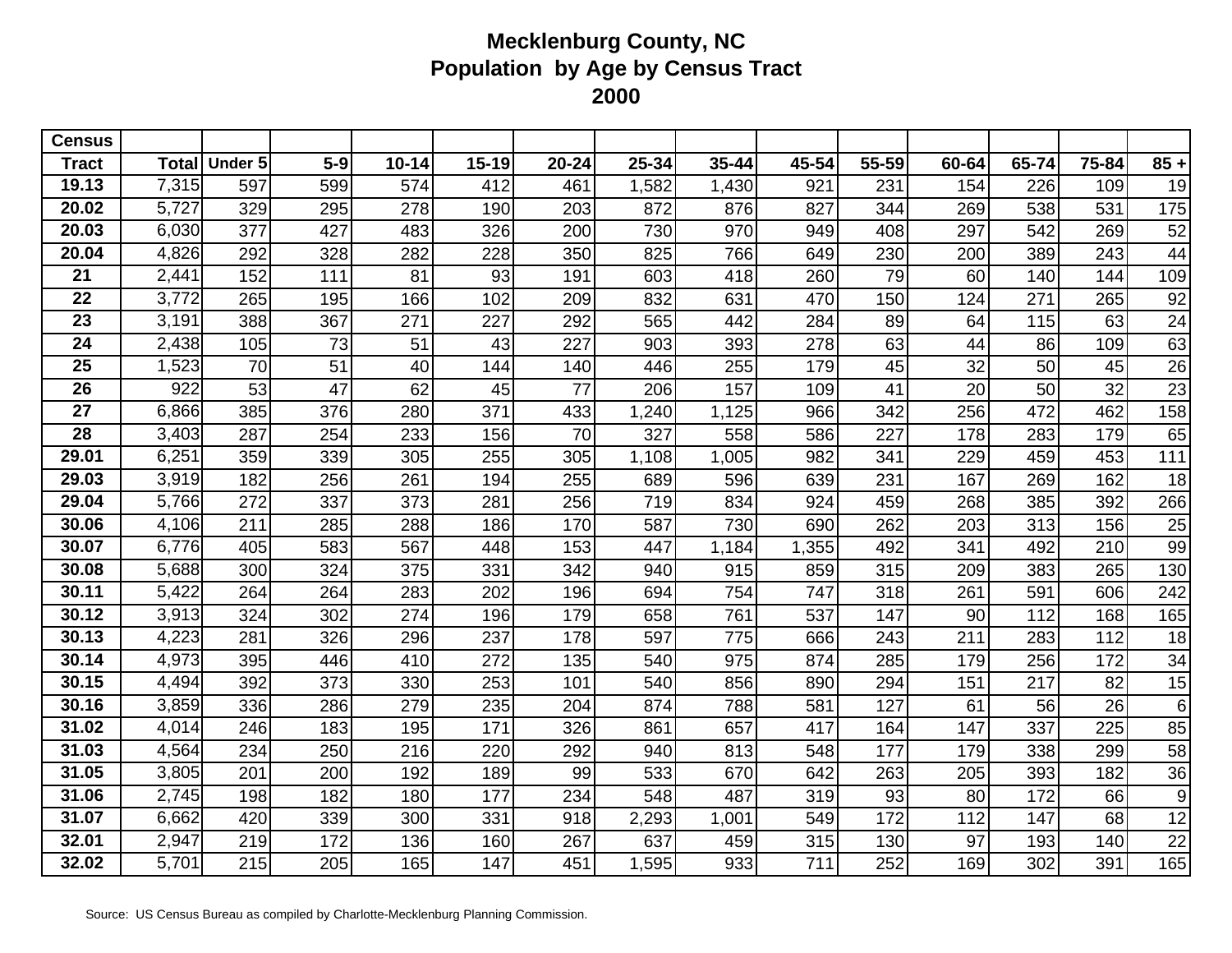| <b>Census</b>   |              |                |       |           |           |           |       |       |       |       |       |       |                |                         |
|-----------------|--------------|----------------|-------|-----------|-----------|-----------|-------|-------|-------|-------|-------|-------|----------------|-------------------------|
| Tract           | <b>Total</b> | <b>Under 5</b> | $5-9$ | $10 - 14$ | $15 - 19$ | $20 - 24$ | 25-34 | 35-44 | 45-54 | 55-59 | 60-64 | 65-74 | 75-84          | $85 +$                  |
| 33              | 3,053        | 182            | 166   | 128       | 115       | 188       | 763   | 517   | 353   | 130   | 97    | 194   | 175            | 45                      |
| 34              | 3,754        | 234            | 135   | 107       | 75        | 257       | 1,238 | 729   | 493   | 116   | 72    | 121   | 130            | 47                      |
| 35              | 2,189        | 116            | 108   | 94        | 111       | 141       | 517   | 367   | 388   | 95    | 58    | 92    | 77             | 25                      |
| 36              | 3,874        | 263            | 346   | 371       | 297       | 212       | 543   | 617   | 523   | 178   | 130   | 241   | 127            | $\overline{26}$         |
| $\overline{37}$ | 2,148        | 219            | 225   | 207       | 163       | 131       | 295   | 358   | 212   | 76    | 65    | 109   | 68             | 20                      |
| 38.02           | 3,456        | 203            | 254   | 269       | 234       | 178       | 409   | 509   | 477   | 244   | 240   | 284   | 132            | 23                      |
| 38.03           | 7,121        | 551            | 579   | 612       | 483       | 499       | 1,326 | 1,224 | 933   | 286   | 200   | 285   | 126            | 17                      |
| 38.04           | 8,122        | 626            | 625   | 504       | 607       | 1,040     | 2,015 | 1,228 | 805   | 256   | 146   | 196   | 63             | 11                      |
| 39.01           | 3,369        | 347            | 468   | 408       | 274       | 292       | 552   | 462   | 296   | 76    | 53    | 70    | 48             | 23                      |
| 39.02           | 3,667        | 283            | 355   | 349       | 256       | 209       | 550   | 542   | 454   | 190   | 150   | 211   | 88             | 30                      |
| 40              | 4,574        | 315            | 348   | 352       | 326       | 233       | 683   | 766   | 623   | 230   | 151   | 330   | 184            | 33                      |
| 41              | 3,812        | 315            | 366   | 359       | 308       | 258       | 621   | 623   | 447   | 130   | 100   | 169   | 87             | 29                      |
| 42              | 3,625        | 272            | 362   | 326       | 275       | 242       | 483   | 631   | 472   | 152   | 95    | 166   | 121            | 28                      |
| 43.01           | 9,388        | 658            | 705   | 720       | 670       | 819       | ,641  | 1,669 | 1,115 | 321   | 259   | 425   | 278            | 108                     |
| 43.02           | 4,893        | 352            | 435   | 447       | 364       | 302       | 764   | 783   | 602   | 209   | 172   | 300   | 140            | 23                      |
| 44              | 2,410        | 176            | 202   | 192       | 166       | 139       | 379   | 394   | 340   | 110   | 99    | 126   | 74             | 13                      |
| 45              | 3,639        | 354            | 374   | 378       | 301       | 241       | 474   | 492   | 435   | 155   | 119   | 180   | 111            | 25                      |
| 46              | 3,162        | 180            | 217   | 229       | 201       | 144       | 348   | 456   | 384   | 145   | 172   | 391   | 230            | 65                      |
| 47              | 2,469        | 95             | 113   | 114       | 746       | 584       | 175   | 193   | 161   | 55    | 51    | 97    | 57             | 28                      |
| 48              | 4,009        | 219            | 269   | 286       | 340       | 249       | 490   | 575   | 485   | 165   | 147   | 404   | 286            | 94                      |
| 49              | 894          | 65             | 101   | 115       | 89        | 61        | 104   | 152   | 115   | 39    | 23    | 19    | $\overline{7}$ | 4                       |
| 50              | 2,424        | 257            | 269   | 216       | 185       | 193       | 416   | 403   | 235   | 69    | 53    | 81    | 40             | $\overline{7}$          |
| 51              | 2,628        | 214            | 237   | 236       | 202       | 185       | 342   | 411   | 286   | 94    | 82    | 148   | 141            | 50                      |
| $\overline{52}$ | 3,056        | 231            | 290   | 282       | 242       | 239       | 504   | 458   | 347   | 102   | 97    | 168   | 75             | 21                      |
| 53.01           | 2,773        | 247            | 221   | 154       | 142       | 291       | 598   | 484   | 336   | 78    | 60    | 93    | 57             | 12                      |
| 53.03           | 6,970        | 464            | 491   | 567       | 517       | 489       | 948   | 1,015 | 1,161 | 436   | 341   | 346   | 150            | 45                      |
| 53.04           | 6,393        | 565            | 534   | 377       | 611       | 1,058     | 1,737 | 880   | 444   | 71    | 48    | 46    | 18             | $\overline{\mathbf{4}}$ |
| 54.01           | 4,350        | 307            | 345   | 319       | 264       | 237       | 654   | 673   | 543   | 251   | 235   | 348   | 147            | 27                      |
| 54.02           | 6,588        | 449            | 502   | 592       | 521       | 392       | 1,014 | 1,127 | 937   | 284   | 197   | 323   | 212            | 38                      |
| 55.03           | 5,991        | 678            | 562   | 421       | 293       | 199       | 1,480 | 1,307 | 691   | 133   | 84    | 95    | 43             | 5                       |
| 55.04           | 6,924        | 575            | 479   | 358       | 287       | 656       | 2,052 | 1,131 | 640   | 217   | 151   | 234   | 117            | 27                      |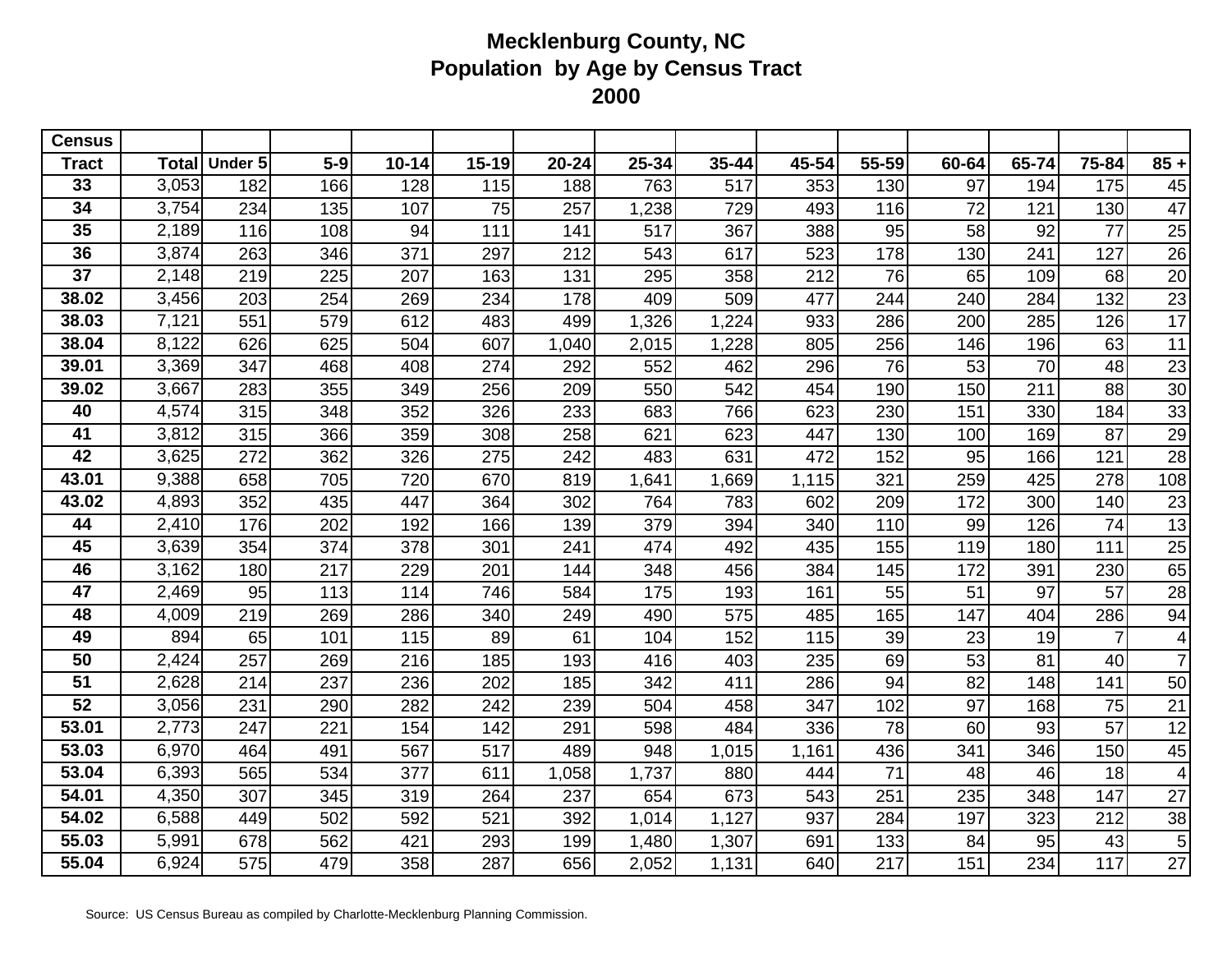| <b>Census</b> |              |         |       |           |           |           |       |       |       |       |       |       |                |                 |
|---------------|--------------|---------|-------|-----------|-----------|-----------|-------|-------|-------|-------|-------|-------|----------------|-----------------|
| <b>Tract</b>  | <b>Total</b> | Under 5 | $5-9$ | $10 - 14$ | $15 - 19$ | $20 - 24$ | 25-34 | 35-44 | 45-54 | 55-59 | 60-64 | 65-74 | 75-84          | $85 +$          |
| 55.05         | 9,327        | 822     | 851   | 755       | 482       | 509       | 1,861 | 1,956 | 1,339 | 312   | 166   | 189   | 66             | 19              |
| 55.06         | 11,554       | 1,287   | 1,061 | 740       | 450       | 533       | 2,741 | 2,536 | 1,262 | 334   | 200   | 252   | 128            | 30              |
| 55.07         | 10,240       | 720     | 533   | 450       | 413       | 1,273     | 3,180 | 1,560 | 938   | 329   | 184   | 296   | 241            | 123             |
| 56.03         | 6,373        | 434     | 436   | 392       | 545       | 1,597     | 1,199 | 970   | 533   | 113   | 67    | 59    | 22             | 6               |
| 56.04         | 5,007        | 46      | 39    | 34        | ,886      | 2,345     | 398   | 128   | 69    | 23    | 8     | 23    | 8 <sup>1</sup> | $\overline{0}$  |
| 56.05         | 3,591        | 170     | 144   | 129       | 237       | 1,010     | 974   | 388   | 291   | 65    | 58    | 84    | 30             | 11              |
| 56.06         | 5,720        | 527     | 442   | 356       | 259       | 395       | 1,446 | 1,134 | 575   | 191   | 142   | 166   | 76             | 11              |
| 56.07         | 6,653        | 600     | 552   | 549       | 334       | 276       | 1,361 | 1,341 | 838   | 283   | 160   | 238   | 93             | 28              |
| 56.08         | 6,397        | 656     | 585   | 487       | 340       | 255       | 1,341 | 1,300 | 689   | 192   | 190   | 242   | 99             | 21              |
| 57.06         | 5,019        | 324     | 341   | 362       | 322       | 260       | 715   | 910   | 774   | 302   | 227   | 310   | 131            | 41              |
| 57.07         | 5,577        | 394     | 400   | 459       | 401       | 194       | 680   | 1,032 | 1,011 | 338   | 212   | 291   | 134            | $\overline{31}$ |
| 57.08         | 7,302        | 664     | 531   | 470       | 358       | 529       | 1,808 | 1,416 | 754   | 237   | 159   | 244   | 110            | 22              |
| 57.09         | 2,633        | 182     | 208   | 184       | 187       | 152       | 372   | 497   | 425   | 134   | 96    | 104   | 79             | 13              |
| 57.10         | 3,904        | 327     | 300   | 285       | 194       | 364       | 914   | 618   | 350   | 118   | 95    | 150   | 128            | 61              |
| 57.11         | 3,936        | 160     | 243   | 280       | 291       | 128       | 276   | 598   | 796   | 381   | 284   | 317   | 132            | 50              |
| 57.12         | 3,338        | 213     | 279   | 298       | 262       | 136       | 355   | 683   | 548   | 197   | 132   | 176   | 49             | 10              |
| 57.13         | 2,414        | 137     | 158   | 199       | 162       | 76        | 193   | 462   | 457   | 168   | 144   | 174   | 63             | 21              |
| 58.06         | 7,662        | 560     | 534   | 512       | 426       | 622       | ,688  | 1,253 | 825   | 259   | 216   | 336   | 286            | 145             |
| 58.07         | 8,206        | 510     | 442   | 472       | 452       | 654       | 1,876 | 1,457 | 1,208 | 383   | 234   | 296   | 190            | 32              |
| 58.08         | 7,646        | 478     | 480   | 536       | 435       | 483       | 1,577 | 1,473 | 1,208 | 371   | 200   | 274   | 108            | 23              |
| 58.11         | 4,153        | 288     | 260   | 260       | 285       | 161       | 639   | 735   | 785   | 257   | 158   | 188   | 120            | 17              |
| 58.12         | 4,653        | 275     | 272   | 265       | 261       | 473       | 1,110 | 806   | 631   | 169   | 126   | 154   | 91             | 20              |
| 58.13         | 6,623        | 362     | 578   | 665       | 480       | 175       | 453   | 1,241 | 1,189 | 327   | 149   | 291   | 436            | 277             |
| 58.14         | 5,561        | 462     | 555   | 552       | 429       | 162       | 674   | 1,244 | 874   | 214   | 111   | 171   | 84             | 29              |
| 58.15         | 3,251        | 124     | 191   | 233       | 197       | 155       | 444   | 541   | 589   | 260   | 165   | 221   | 112            | 19              |
| 58.16         | 3,871        | 247     | 301   | 317       | 270       | 119       | 443   | 736   | 831   | 253   | 109   | 149   | 83             | 13              |
| 58.17         | 3,680        | 192     | 265   | 314       | 281       | 127       | 388   | 732   | 780   | 222   | 125   | 174   | 65             | 15              |
| 58.18         | 5,639        | 547     | 435   | 335       | 264       | 319       | 1,499 | 1,160 | 631   | 166   | 92    | 125   | 54             | 12              |
| 58.19         | 8,409        | 766     | 741   | 628       | 416       | 285       | 1,542 | 1,937 | 1,223 | 314   | 150   | 218   | 146            | 43              |
| 58.20         | 5,461        | 541     | 483   | 476       | 344       | 133       | 1,018 | 1,283 | 738   | 165   | 83    | 129   | 61             | $\overline{7}$  |
| 58.21         | 4,201        | 370     | 445   | 493       | 342       | 61        | 329   | 1,056 | 755   | 160   | 70    | 79    | 27             | 14              |